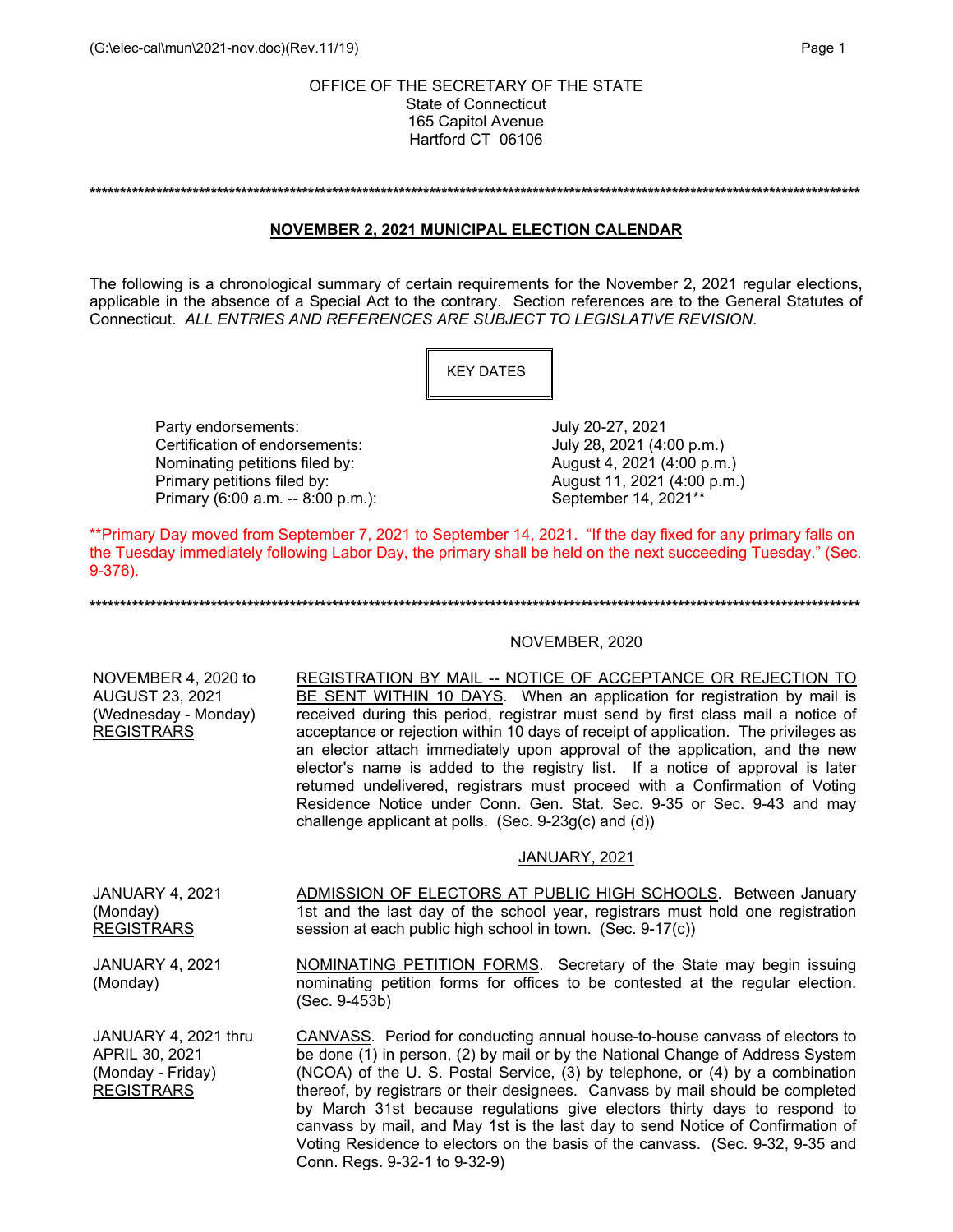### MAY, 2021

MAY 1, 2021 (Saturday) REGISTRARS NOTICE OF CONFIRMATION OF VOTING RESIDENCE. Last day to send Notice of Confirmation of Voting Residence to electors on the basis of the canvass. (Sec. 9-35) MAY 6, 2021

LIST OF OFFICES—FILING WITH SECRETARY OF THE STATE. Last day for clerk to file with Secretary of the State list of offices to be filled, terms thereof and number of candidates for which each elector may vote. Secretary of the State, within 70 days after receipt, to return a copy. Clerk, within 10 days after receiving the copy, must mail a copy to each town chairman. (Sec. 9-254)

PARTY RULES. Last day to file with Secretary of the State change in party rules regarding the method of party endorsement for a candidate to run for municipal office if endorsement made on, July 20, 2021. If endorsement is made on July 27, 2021, then May 27, 2021 is last day. At least 60 days before endorsement, one copy of party rules governing such endorsement must be filed with the Secretary of the State. One copy of revised local party rules (and any amendments thereto) must also be filed forthwith with town clerk and state central committee. (Applies only when new rules are adopted or existing rules are amended or rescinded.) (Secs. 9-372(5)(B), 9-374 and 9-375)

### JUNE, 2021

PARTY TRANSFER -- MUNICIPAL PRIMARY. Last day that an enrolled elector can transfer from one party to another and be eligible to vote in municipal primary of new party. (Sec. 9-59)

POLLING PLACE – ADJACENT DISTRICT -- PRIMARY. Last day for registrars, when necessary, to designate to the municipal clerk a polling place in an adjacent voting district for municipal primary. Within 10 days after such filing, municipal clerk to publish notice. (Sec. 9-168b)

VOTING DISTRICTS. Last day to make changes in the boundaries of voting districts for municipal primary. (Sec. 9-169)

### JULY, 2021

MINOR PARTY RULES. Minor parties must have filed with the Secretary of the State, by this date, party rules regulating the manner in which the party nominates candidates for public offices for which it has minor party status. One copy of revised local party rules (and any amendments thereto) must also be filed forthwith with town clerk. (Secs. 9-372(6), 9-374 and 9-375)

NOTICE OF CAUCUS. Last day to publish notice of endorsement caucus, if caucus is the endorsing authority for municipal office, if caucus is held on July 20, 2021. If caucus is held July 27, 2021, then July 21, 2021 is the last day. Notice must be published at least 5 full days before the caucus. Party rules may require earlier notice. (Sec. 9-390)

PARTY ENDORSEMENT. Endorsement by major party for municipal office by town committee, caucus or convention between these days. (Secs. 9-390 and 9- 391)

 No party may endorse more candidates for municipal office than number for which an elector may vote. (Sec. 9-414). See also Sec. 9-204a re. Board of Education.

JUNE 14, 2021 (Monday) REGISTRARS

(Thursday)

MAY 20, 2021 (Thursday)

MUNICIPAL CLERK

POLITICAL PARTIES

JUNE 15, 2021 (Tuesday) **REGISTRARS** MUNICIPAL CLERK

JUNE 15, 2021 (Tuesday) LEGISLATIVE BODY

JULY 9, 2021 (Friday) MINOR PARTIES

JULY 14, 2021 (Wednesday) TOWN CHAIRMEN

JULY 20, 2021 to JULY 27, 2021 (Tuesday - Tuesday) POLITICAL PARTIES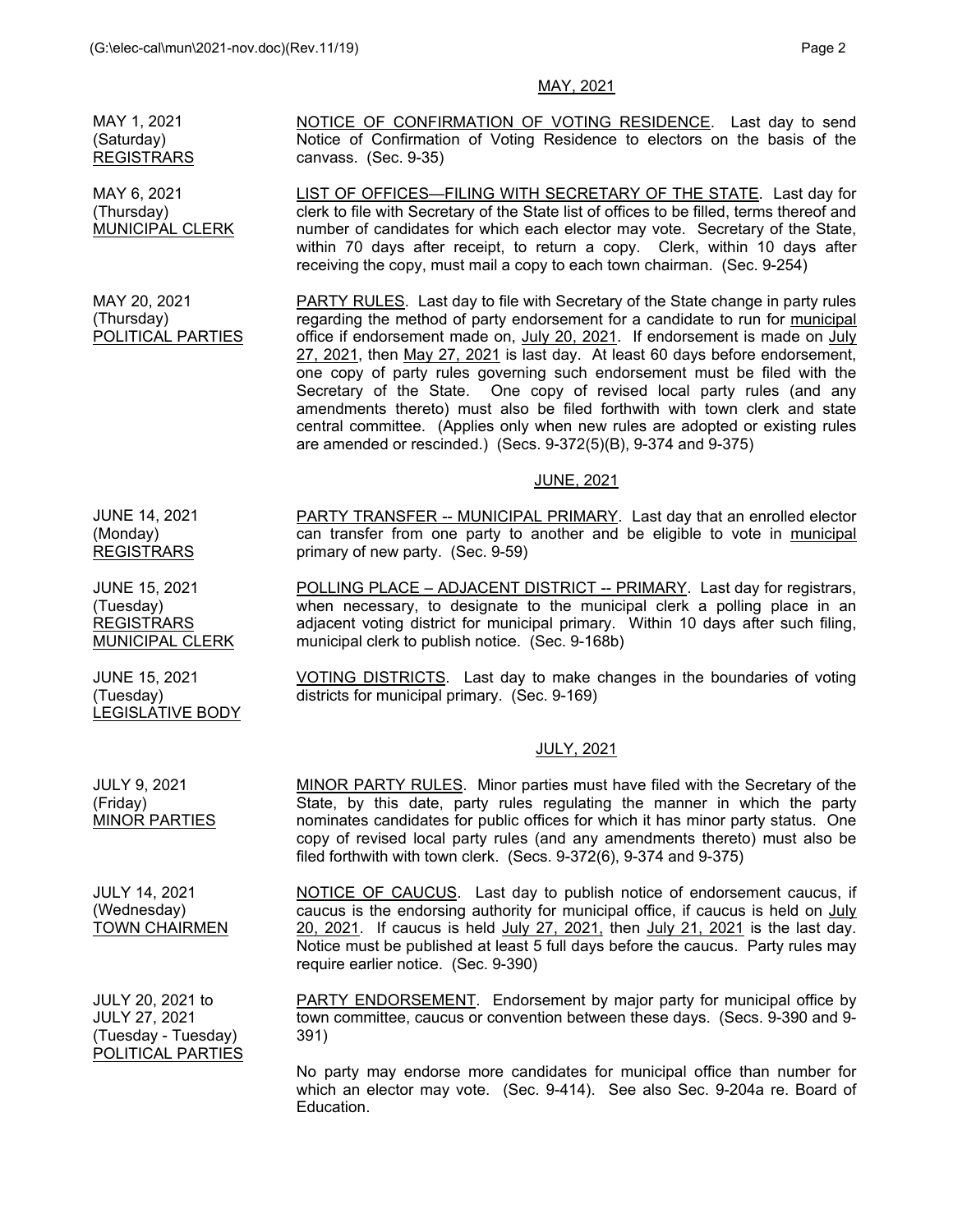| <b>REGISTRARS</b> | PRIMARY PETITIONS AVAILABLE. Petition forms for persons desiring to              |
|-------------------|----------------------------------------------------------------------------------|
|                   | oppose party-endorsed candidates for municipal office must be available from     |
|                   | the registrar of voters beginning on the day following the making of the party's |
|                   | endorsement of candidates for municipal office or beginning on the day following |
|                   | the final day for the making of such endorsements, whichever comes first.        |
|                   | (Secs. 9-372(5) and 9-409)                                                       |

JULY 28, 2021 (Wednesday) 4:00 p.m. POLITICAL PARTIES MUNICIPAL CLERK

PARTY ENDORSEMENTS -- CERTIFICATION. Last day for certification by a major political party to municipal clerk of party endorsement for municipal office. Each endorsement must be certified by either the chairman or presiding officer or the secretary of the town committee, caucus or convention which made the endorsement; the certification must be signed by the endorsed candidate(s) and provide each candidate's address, name and office. Clerk must forthwith publish notice of certification and that list of candidates is on file. (Secs. 9-391 and 9- 395)

### AUGUST, 2021

VOTING DISTRICTS. Last day to make changes in the boundaries of voting

SPECIAL 90-DAY MILITARY BLANK BALLOT -- ELECTION. The special 90 day military blank ballot for all offices for military contingencies becomes available this day upon application properly made. (Sec. 9-153e). Explanatory text and/or arguments re. local questions (option). (Secs. 9-140(d) and 9-369b)

Registrars may direct the clerk to mail such special ballot set to qualified persons

WRITE-IN REGISTRATION. First day that write-in candidates for any office being contested at election, may register as write-in candidates with Secretary of

or municipal clerk may so act on his own motion. (Sec. 9-153d)

AUGUST 3, 2021 (Tuesday) REGISTRARS MUNICIPAL CLERK POLLING PLACE -- ADJACENT DISTRICT -- ELECTION. Last day for registrars, when necessary, to designate to the municipal clerk a polling place in an adjacent voting district for municipal election. Within 10 days after such filing, municipal clerk to publish notice. (Sec. 9-168b)

districts for municipal election. (Sec. 9-169)

the State. (Sec. 9-373a)

AUGUST 3, 2021 (Tuesday) LEGISLATIVE BODY

AUGUST 4, 2021 (Wednesday) MUNICIPAL CLERK

REGISTRARS

AUGUST 4, 2021 (Wednesday) WRITE-IN CANDIDATES

AUGUST 4, 2021 (Wednesday) TOWN CLERK

the State. Deadline 4:00 p.m. Town clerk or assistant town clerk must be in his office between 1:00 p.m. and 4:00 p.m. to accept petitions. (Sec. 9-453i)

NOMINATING PETITIONS. Last day for filing with town clerk or the Secretary of

Clerk must file each petition page with Secretary of the State within 2 weeks after receiving it. (Sec. 9-453n)

AUGUST 11, 2021 (Wednesday) 4:00 p.m. REGISTRARS

PRIMARY PETITIONS -- FILING. Primary petitions for opposition candidates of a major party for municipal offices must be submitted to respective registrars by 4:00 p.m. of this day. Registrars of voters, deputy registrar or assistant registrar must be in their office or office facilities between 1:00 p.m. and 4:00 p.m. to accept petitions. (Secs. 9-405 and 9-406)

 FAILURE TO ENDORSE: *Single-opening municipal office --* opposing candidate is deemed nominated if no endorsement has been made and certified to municipal clerk and there is only one opposing candidacy. *Multiple-opening office --* party-endorsed candidates and opposing candidates are all deemed nominated if there are an insufficient number of endorsements certified to the municipal clerk and no more opposing candidates than the number for which no endorsement is made. (Sec. 9-418)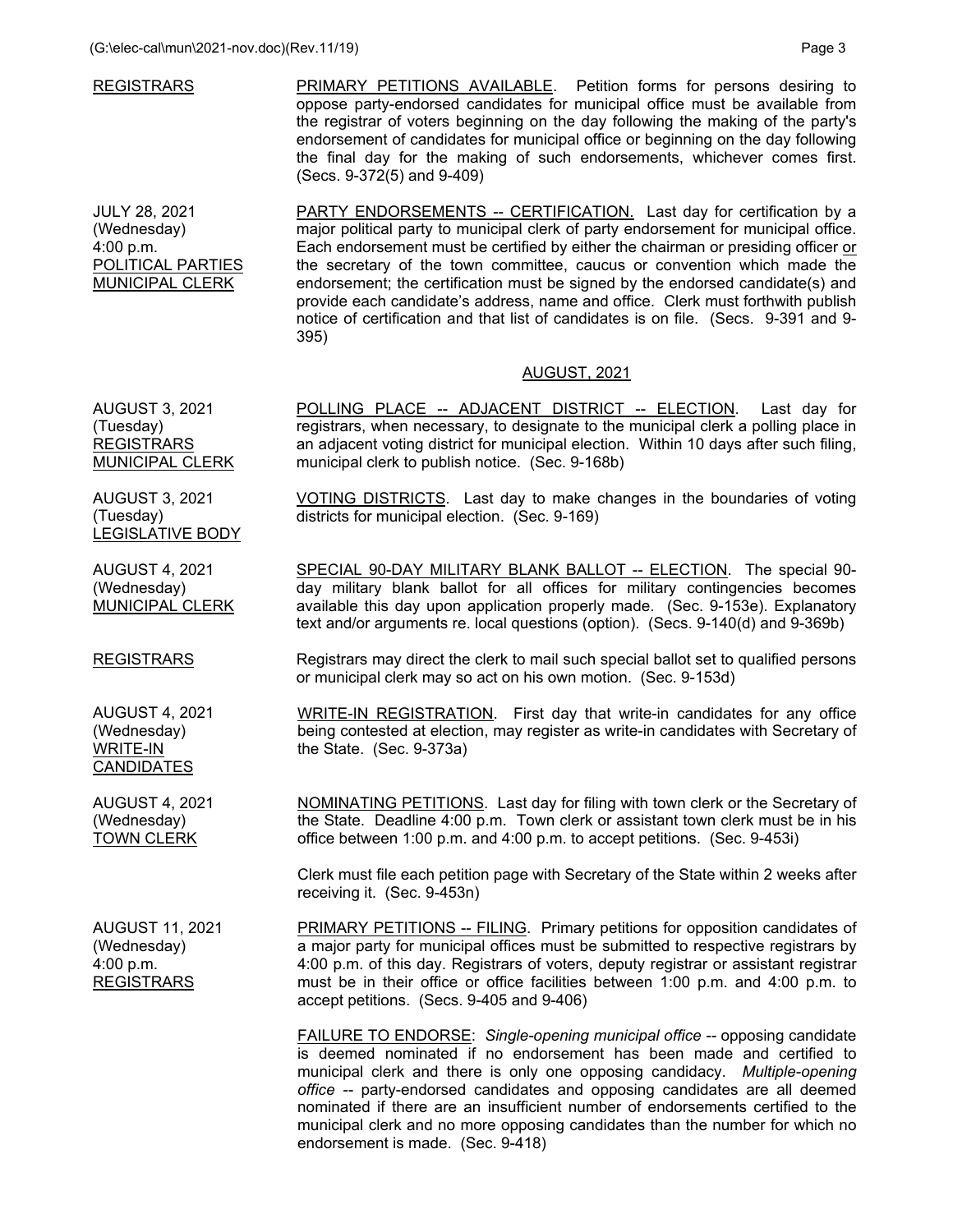NOTICE OF PRIMARY. On filing of valid petition for municipal office, and after checking the same, registrar notifies municipal clerk that primary is to be held and clerk publishes registrar's notice and information concerning candidates, primary date, hours, and location of polls, files one copy with Secretary of the State not later than 3 business days after receipt of such notice from the registrars, and records said notice. The notice of primary shall include a designation of how absentee ballots will be counted. (Secs. 9-147a and 9-435)

- **REGISTRARS** MUNICIPAL CLERK PRINTING ABSENTEE BALLOTS. Immediately after all the challenge candidates for municipal offices are known from the registrars, the municipal clerk must begin making arrangements to have the absentee ballots for the primary printed. (Sec. 9-135b(a))
- MUNICIPAL CLERK SAMPLE ABSENTEE BALLOT AVAILABLE. A layout model of each different absentee ballot shall be available for public inspection at municipal clerk's office prior to printing. (Sec. 9-135b(b))
- MUNICIPAL CLERK ABSENTEE BALLOTS--FILING. Immediately upon receiving the printed absentee ballots, municipal clerk must file a printed absentee ballot for the municipality or for each different political subdivision, as the case may be, with Secretary of the State, and file an affidavit as to number of such ballots printed. (Sec. 9-135b(c)
- MUNICIPAL CLERK BLANK BALLOTS TO ELECTORS TEMPORARILY LIVING (OR EXPECTING TO BE TRAVELING) OUTSIDE U.S. AND TO SERVICEMEN, SPOUSES AND DEPENDENTS WHETHER LIVING WITHIN OR OUTSIDE U.S. Beginning as soon as possible after a complete list of candidates is available, blank ballots (for all offices being contested at the primary), together with a complete list of candidates, should be sent to electors residing (or expecting to be traveling) outside the United States and to servicemen, spouses and dependents whether living within or outside the United States who have applied for an absentee ballot and are eligible to vote in the primary. (Sec. 9-153f)

 Registrars may direct the clerk to mail such blank ballot set to a qualified elector or applicant for admission as an elector who (1) is living outside the U.S. or (2) is a member of the armed forces, spouse or dependent. Municipal clerk also may so act on his own motion. (Sec. 9-153d)

AUGUST 11, 2021 to SEPTEMBER 7, 2021 (Wednesday - Tuesday) **INSTITUTIONAL** ADMINISTRATORS AND REGISTRARS SUPERVISED BALLOTING DESIGNATION. In order to have supervised absentee balloting in a nursing home or rest home, etc., with less than 20 electors a written designation must be made between these dates by either registrar of voters or the administrator of the institution, for the municipal primary. These deadlines do not apply to a nursing home or rest home, etc., with 20 or more electors because supervised voting is mandated at such institutions. (Secs. 9-159q and 9-159r) AUGUST 13, 2021 POLLING PLACES -- PRIMARY. Last day to determine polling places for

(Friday) REGISTRARS municipal primary. Polling places may be changed within thirty-one day period only if municipal clerk and registrars of voters unanimously find that polling place has been rendered unusable. If polling place found unusable, another polling place must be designated forthwith and adequate notice of such change published. (Secs. 9-168 and 9-169)

AUGUST 13, 2021 (Friday) REGISTRARS CERTIFICATION OF LOCATION OF POLLING PLACE. The registrars of voters shall certify to the Secretary of the State the location of each polling place that will be used at the primary. The certification shall detail the name, address, relevant contact information and corresponding district information associated with each polling place to be used.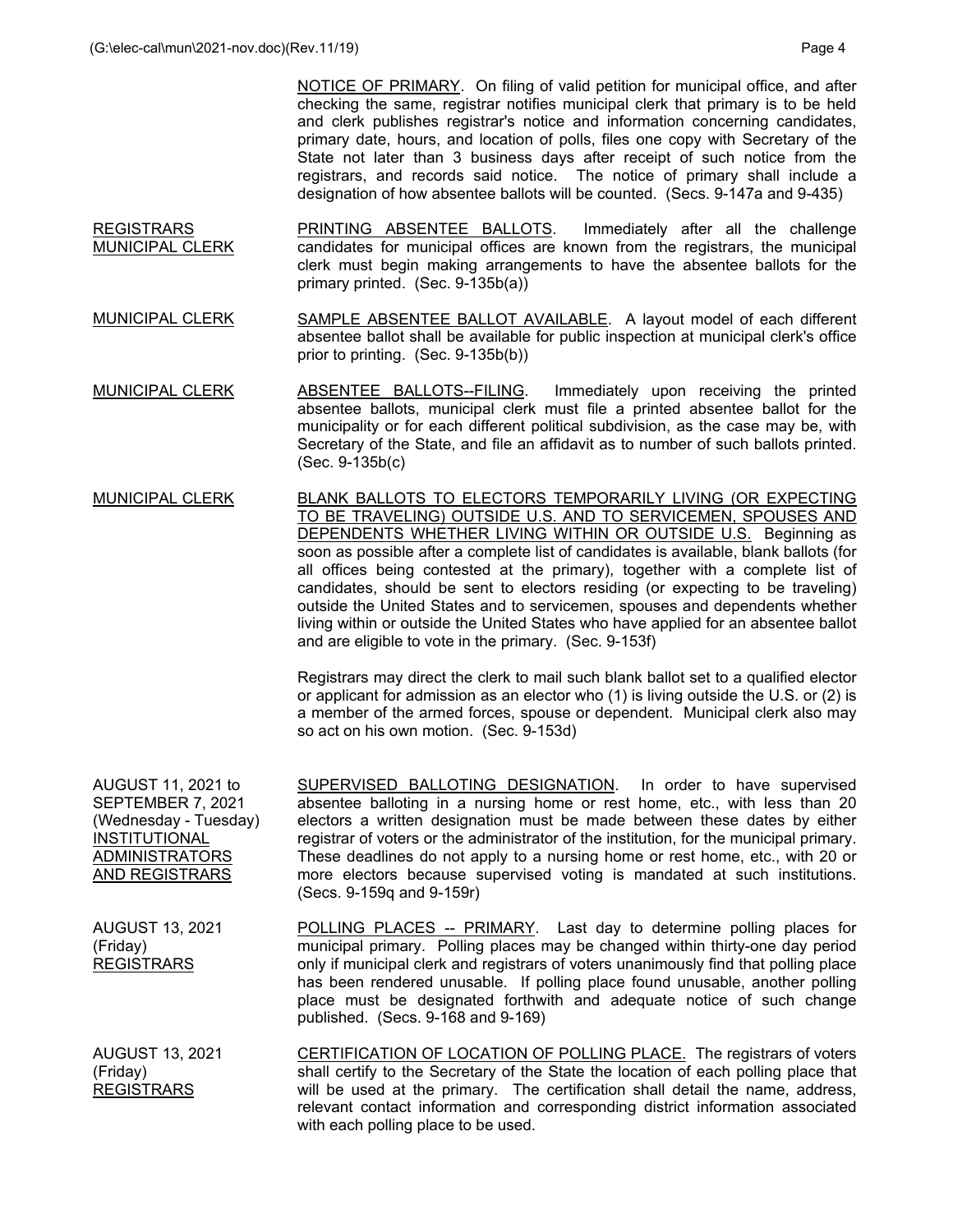| AUGUST 16, 2021 to<br><b>AUGUST 25, 2021</b><br>(Monday - Wednesday)<br><b>REGISTRARS</b> | NOTICE OF 14TH DAY BEFORE PRIMARY DAY REGISTRATION SESSION.<br>If municipal primary will be held in your town and if your town's population is over<br>25,000, notice of August 31, 2021 session of registrars of voters to be published<br>at least once on or between any of these dates. This newspaper notice need not<br>be a legal notice. (Sec. 9-16)                                                                                                    |
|-------------------------------------------------------------------------------------------|-----------------------------------------------------------------------------------------------------------------------------------------------------------------------------------------------------------------------------------------------------------------------------------------------------------------------------------------------------------------------------------------------------------------------------------------------------------------|
| <b>AUGUST 18, 2021</b><br>(Wednesday)<br><b>TOWN CLERK</b>                                | <b>NOMINATING PETITIONS.</b> Last day for town clerk to file nominating petition<br>pages, received by clerk on August 4th, with Secretary of the State. (Secs. 9-<br>453i and 9-453n)                                                                                                                                                                                                                                                                          |
| <b>AUGUST 23, 2021</b><br>(Monday)<br><b>REGISTRARS</b><br><b>CANDIDATES</b>              | LISTS OF PRIMARY OFFICIALS. Last day for candidates to submit to registrar<br>lists of desired primary day officials including moderators. Registrar must notify<br>all candidates of their right to submit a list of designees. (Sec. 9-436)                                                                                                                                                                                                                   |
| <b>AUGUST 24, 2021</b><br>(Tuesday)<br>MUNICIPAL CLERK                                    | ABSENTEE BALLOTS. Absentee ballots for municipal primary become<br>available on this day. (Secs. 9-135 and 9-140(f))                                                                                                                                                                                                                                                                                                                                            |
| <b>REGISTRARS</b>                                                                         | Registrars of voters may direct municipal clerk to mail absentee ballot forms to a<br>qualified elector or applicant for admission as an elector who (1) is living outside<br>the U.S. or (2) is a member of the armed forces or the spouse or dependent of a<br>member of the armed forces living where such member is stationed. Municipal<br>clerk also may so act on his own motion. (Secs. 9-133f, 9-140(f) and 9-153d)                                    |
| <b>AUGUST 24, 2021</b><br>(Tuesday)<br><b>REGISTRARS</b>                                  | CENTRAL COUNTING - ABSENTEE BALLOTS. Last day for registrars to<br>designate in writing to the municipal clerk whether absentee ballots will be<br>counted centrally or at polling location. If counted centrally, such notice shall<br>indicate the location. If counted at each polling location, the notice shall so<br>Such indication shall be published by the municipal clerk in the<br>designate.<br>notice for the primary. (Sec. 9-147a)              |
| <b>AUGUST 24, 2021</b><br>(Tuesday)<br><b>REGISTRARS</b><br><b>TOWN CLERK</b>             | CERTIFICATE OF BALLOT ORDER. The registrars of voters and municipal<br>clerk shall jointly certify to the Secretary of the State the number of ballots for<br>each polling place in the municipality that have been ordered for the primary.<br>If the registrars of voters and municipal clerk fail to certify the number of<br>ballots ordered, they shall order a number of ballots equal to the total number<br>of registered voters in their municipality. |
| <b>AUGUST 31, 2021</b><br>(Tuesday)<br><b>REGISTRARS</b>                                  | PRIMARY ENROLLMENT SESSION.<br>If primary is to be held, mandatory<br>enrollment session must be held on this date (14th day before primary day) for<br>the purpose of registration and/or enrollment of electors entitled to vote in<br>primary. At least two consecutive hours required, between the hours of 12:00<br>noon and 9:00 p.m. (Sec. 9-51)                                                                                                         |
| <b>REGISTRARS</b>                                                                         | <b>ENROLLMENT LIST.</b> The registrars shall cause to be printed at least once<br>during the calendar year a complete enrollment list and shall make such list<br>available to the public upon request. (Sec. 9-55)                                                                                                                                                                                                                                             |
|                                                                                           | SEPTEMBER, 2021                                                                                                                                                                                                                                                                                                                                                                                                                                                 |
| SEPTEMBER, 2021<br><b>REGISTRARS</b>                                                      | NOTICE OF LOTTERY TO DETERMINE ORDER OF NAMES FOR MULTIPLE-<br>OPENING OFFICE. After the nomination of candidates for a multiple-opening<br>office by a major or minor party or nominating petition is finalized, registrars hold<br>public lottery to determine horizontal order of such names within a row on<br>election ballot. Registrars must provide at least 5 days' public notice for<br>ceremony. (Secs. 9-253 and 9-453r)                            |
| SEPTEMBER 1, 2021<br>(Wednesday)<br><b>MINOR PARTIES</b>                                  | MINOR PARTY NOMINATIONS AND CERTIFICATION. All minor party<br>nominations and certification for municipal office must be made by this date and<br>delivered to the municipal clerk. (Sec. 9-452)                                                                                                                                                                                                                                                                |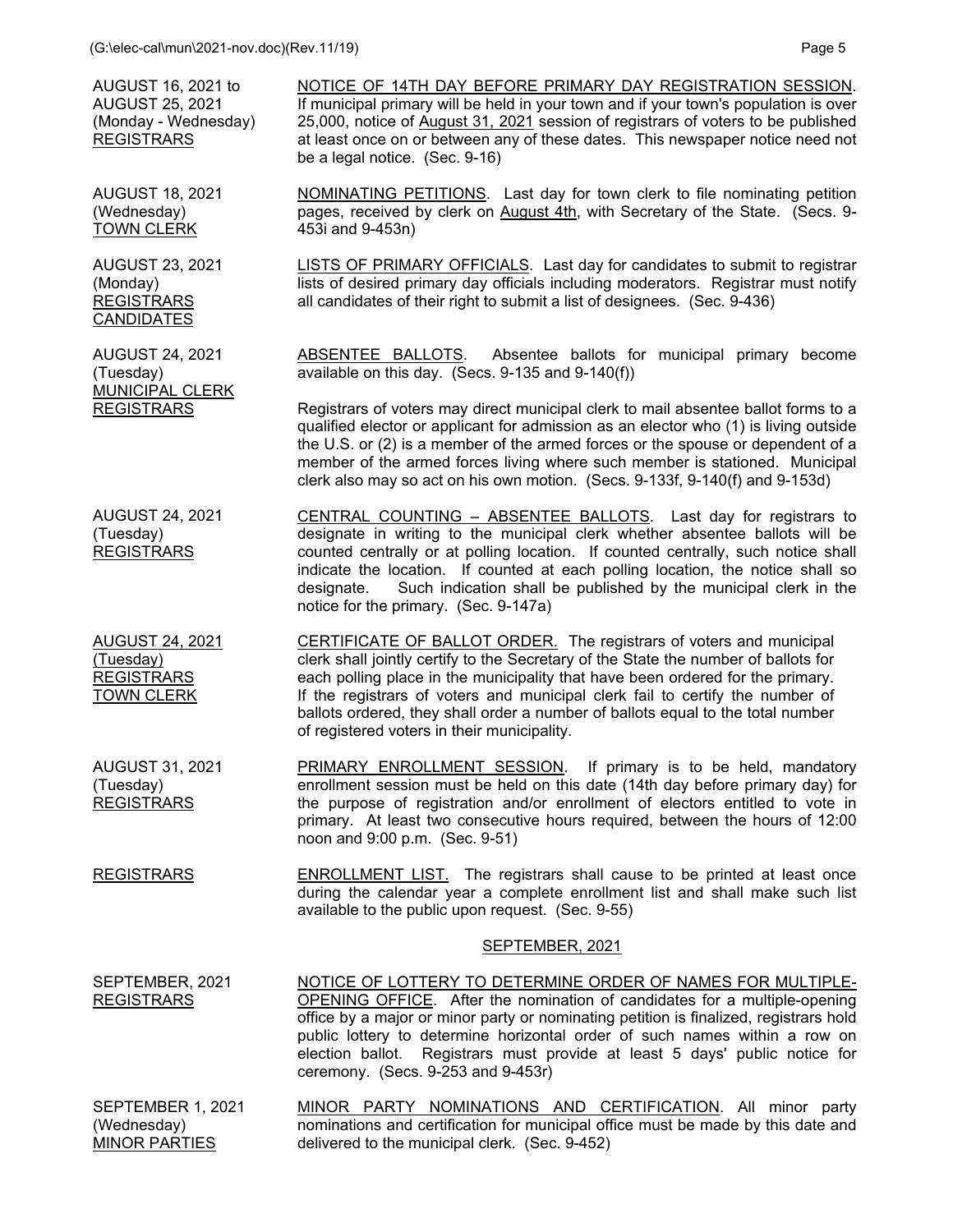Written notice of date, time, location and purpose of nominating meeting for municipal office must be filed with municipal clerk, not later than five days before meeting. (Sec. 9-452a)

SEPTEMBER 1, 2021 (Wednesday) 4:00 p.m. NOMINATING PETITION PARTY DESIGNATIONS

SEPTEMBER 2, 2021

MUNICIPAL CLERK

(Thursday)

STATEMENT OF ENDORSEMENT -- NOMINATING PETITION CANDIDATES. Last day that party designation committee or chairman or secretary of a minor party may file statement of endorsement of nominating petition candidate with a party designation with Secretary of the State. (Sec. 9-453o)

QUESTIONS ON BALLOT. Last day for municipality to approve question to appear on ballot at election, unless otherwise specifically provided by the general statutes. (Sec. 9-370)

Municipal clerk must keep full text of question on file in his office open to public inspection from time question is approved for submission through election. (Sec. 9-369a)

SEPTEMBER 7, 2021 (Tuesday) REGISTRARS ABSENTEE BALLOT CHECK-OFF. PRIMARY. Whether central counting of absentee ballots has been designated or not, beginning as soon after 11:00 a.m. as the absentee ballots are available from the municipal clerk, the registrars may begin checking the absentee ballots on this day and each weekday before the primary. The ballots shall be checked not later than the last weekday before the primary. The registrars shall check without opening the outer envelopes the names of such absentee voters on the official check list to be used at such primary by indicating "Absentee" or "A" preceding such name, and in the case of central counting shall also note such designation on a duplicate list. After checking is completed, municipal clerk seals unopened ballots for delivery between 10:00 a.m. and 12:00 noon, primary day. (Sec. 9-140c)

SEPTEMBER 9, 2021 (Thursday) REGISTRARS REGISTRATION AND ENROLLMENT CUT-OFF (MAIL-IN). Deadline for registering and/or enrolling for voting in primary unless register in person with town clerk or registrar or unless file application for enrollment in person with registrar of voters. (Secs. 9-23g, 9-56 and 9-57)

> Mail-in application of new voter must be received by registrar of voters of the town of residence by this day, except that a mail-in application of new voter postmarked by this day or received by a voter registration agency or the Department of Motor Vehicles by this day may be received by the registrar of voters until 12:00 noon of September 13, 2021. (Sec. 9-23g(c) and (d))

> However, enrollment application of unaffiliated voter must be received by this day by registrar of voters of the town of residence unless unaffiliated voter files application for enrollment in person with registrar of voters by 12:00 noon of September 13, 2021. (Sec. 9-56)

SEPTEMBER 12, 2021 (Sunday) 6:00 a.m. CANDIDATES UNOFFICIAL CHECKERS FOR PRIMARY. Deadline for candidates to submit list of designees for unofficial checkers to the registrar of voters. Such list must be submitted at least 48 hours prior to the opening of the polls. The registrar must notify all candidates of their right to submit a list of designees. (Sec. 9- 436a)

> In addition, any person (other than a candidate or primary official) may serve as a runner. (Sec. 9-235b)

SEPTEMBER 12, 2021 (Sunday) 6:00 a.m. MUNICIPAL CLERK PRINTING OF SAMPLE BALLOTS. Municipal clerk prepares primary ballots, if any, and at least 48 hours before the primary provides a number of sample ballots for distribution, as he deems necessary. (Sec. 9-437)

SEPTEMBER 13, 2021 (Monday) REGISTRARS SUPERVISED BALLOTING DEADLINE. Supervision of absentee balloting shall be not later than the last business day before the primary. (Secs. 9-159q and 9- 159r)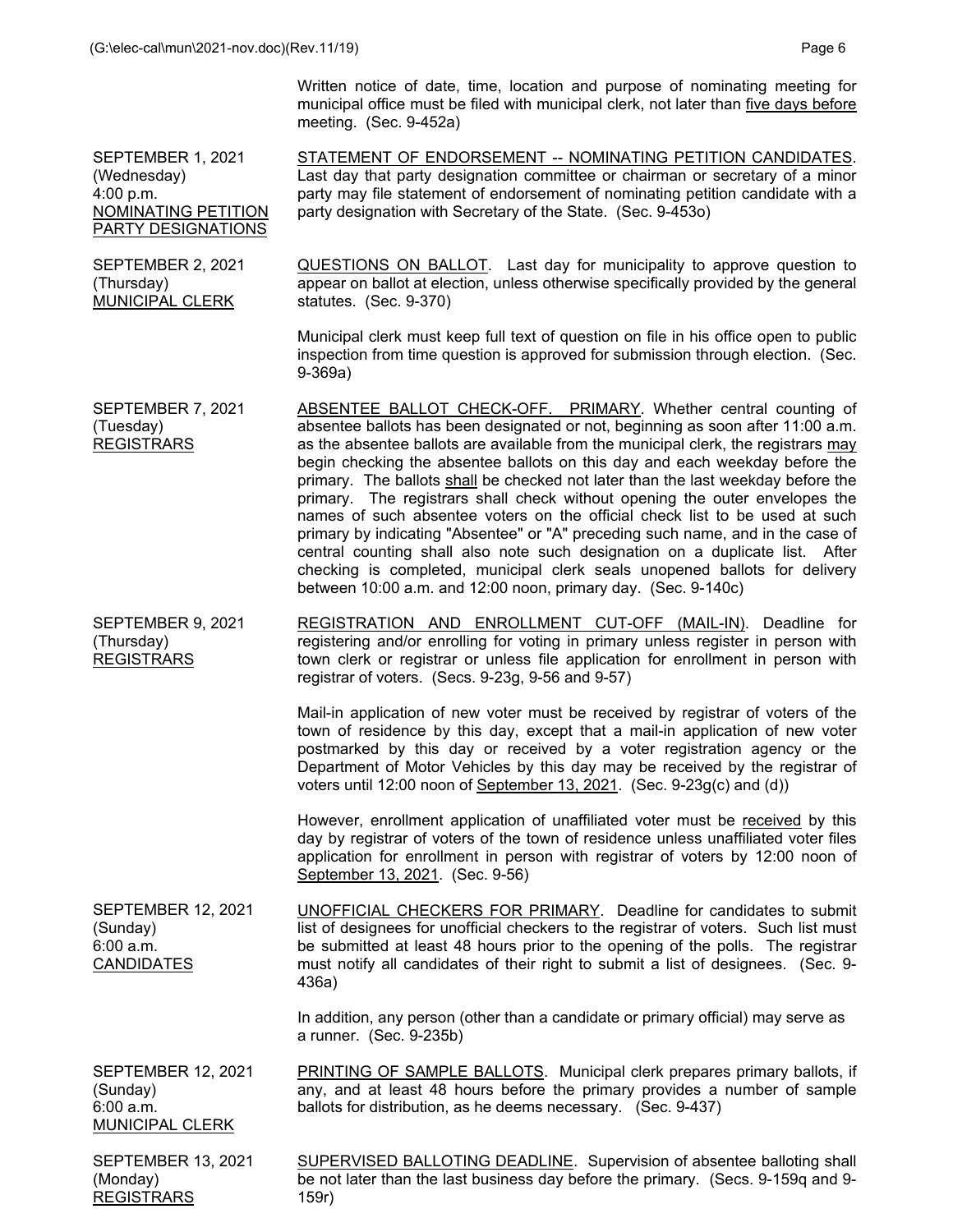| <b>SEPTEMBER 13, 2021</b><br>(Monday)<br>12:00 noon<br><b>REGISTRARS</b> | REGISTRATION BY MAIL -- PRIMARY. Deadline for the registrar of the mail-in<br>applicant's town of residence to receive mail-in application (postmarked by fifth<br>day before primary or received by DMV or voter registration agency by such fifth<br>day) so that the applicant may be enrolled in time to vote in primary. (Secs. 9-<br>23a, and $9-23g(c)$ and $(d)$ )                                                                                                                                                                                                                                                                                                                                                                                                                                                                                                                                                                                                                                                                                  |
|--------------------------------------------------------------------------|-------------------------------------------------------------------------------------------------------------------------------------------------------------------------------------------------------------------------------------------------------------------------------------------------------------------------------------------------------------------------------------------------------------------------------------------------------------------------------------------------------------------------------------------------------------------------------------------------------------------------------------------------------------------------------------------------------------------------------------------------------------------------------------------------------------------------------------------------------------------------------------------------------------------------------------------------------------------------------------------------------------------------------------------------------------|
| <b>SEPTEMBER 13, 2021</b><br>(Monday)<br>12:00 noon<br><b>REGISTRARS</b> | REGISTRATION AND ENROLLMENT CUT-OFF IN PERSON. Deadline for<br>registering in person with the registrar of voters or town clerk of the town of<br>residence and deadline for enrolling in person with the registrar of voters for<br>voting in primary. Deadline for cross-town registrations to be received by<br>registrar of town of residence. Registrars of Voters must be in their office during<br>this time.                                                                                                                                                                                                                                                                                                                                                                                                                                                                                                                                                                                                                                        |
|                                                                          | Applications from servicemen and persons out of the country under Secs. 9-26<br>and 9-23a may be received throughout the day and before primary day. (Secs.<br>9-19e, 9-23a, 9-56 and 9-57)                                                                                                                                                                                                                                                                                                                                                                                                                                                                                                                                                                                                                                                                                                                                                                                                                                                                 |
| <b>SEPTEMBER 13, 2021</b><br>(Monday)<br>MUNICIPAL CLERK                 | ABSENTEE BALLOTS -- PRIMARY. DEADLINE TO ISSUE. Absentee ballots<br>may not be issued on primary day, except electors who suddenly become ill<br>within six days immediately preceding the close of the polls at the primary or who<br>are patients in a hospital within such six-day period, may apply for and be issued<br>an absentee ballot up to the close of the polls. Town Clerks must be in their<br>office during this time. (Secs. 9-140(h) and 9-150c)                                                                                                                                                                                                                                                                                                                                                                                                                                                                                                                                                                                          |
| <b>SEPTEMBER 13, 2021</b><br>(Monday)<br><b>REGISTRARS</b>               | ENROLLMENT LIST. Last day before primary to remove electors from registry<br>list (and enrollment list) who have died, become disfranchised or confirmed in<br>writing that they have moved out of town. An elector is deemed to have<br>confirmed in writing that he has moved out of town if (1) the registrars have<br>received a cancellation form or (2) the elector has notified DMV of a change of<br>address out of town concerning a driver's license. (DMV notifies the registrars,<br>and the registrars send Notice of Removal.) The names of persons removed are<br>not sent to the polls and such persons may be restored on primary day only if the<br>registrar is contacted and consents to approve the applicant's request for<br>restoration. (Secs. 9-32 and 9-35)                                                                                                                                                                                                                                                                      |
| <b>SEPTEMBER 13, 2021</b><br>(Monday)<br><b>REGISTRARS</b>               | VOTING MACHINES. The registrars of voters shall, before the tenth day of the<br>primary, September 3, 2021, cause test ballots to be inserted in each tabulator to<br>ensure that each tabulator is prepared and read and cause each other voting<br>system approved by the Secretary of the State for use in the primary, including,<br>but not limited to, voting devices equipped for individuals with disabilities that<br>comply with the provisions of the Help America Vote Act, P.L. 107-25 to be put in<br>order in every way and set and adjust the same so that it shall be ready for use<br>in voting when delivered at the polling place. Such registrars of voters shall<br>cause each voting system to be in order and set and adjusted, to be delivered at<br>the polling place, together with all necessary furniture and appliances that go<br>with the same, at the room where the primary is to be held, and to be tested and<br>operable not later than one hour prior to the opening of the polling place. (Secs.<br>9-238 and 9-247) |
| SEPTEMBER 14, 2021<br>(Tuesday)<br>6:00 a.m. to<br>8:00 p.m.             | PRIMARY. Primary, if valid petition or petitions have been filed. Hours: 6:00<br>a.m. to 8:00 p.m. (Secs. 9-376 and 9-423)                                                                                                                                                                                                                                                                                                                                                                                                                                                                                                                                                                                                                                                                                                                                                                                                                                                                                                                                  |
|                                                                          | VOTER'S BILL OF RIGHTS & 2 SAMPLE BALLOTS. To be posted in each<br>polling place (Secs. 9-236b, 9-255 & Sec. 8 of P.A. 02-83)                                                                                                                                                                                                                                                                                                                                                                                                                                                                                                                                                                                                                                                                                                                                                                                                                                                                                                                               |
|                                                                          | VOTER REGISTRATION RECEIPT. On primary day, an applicant whose name<br>is not on the check-list, may vote if, at the polls, he (1) presents a voter<br>registration receipt from the DMV or other prescribed voter registration agency                                                                                                                                                                                                                                                                                                                                                                                                                                                                                                                                                                                                                                                                                                                                                                                                                      |

that his application was received by the deadline, (2) fills out a new voter registration card, (3) the card is approved by the registrar, and (4) the voter

presents the required identification. (9-23g(d)(4)).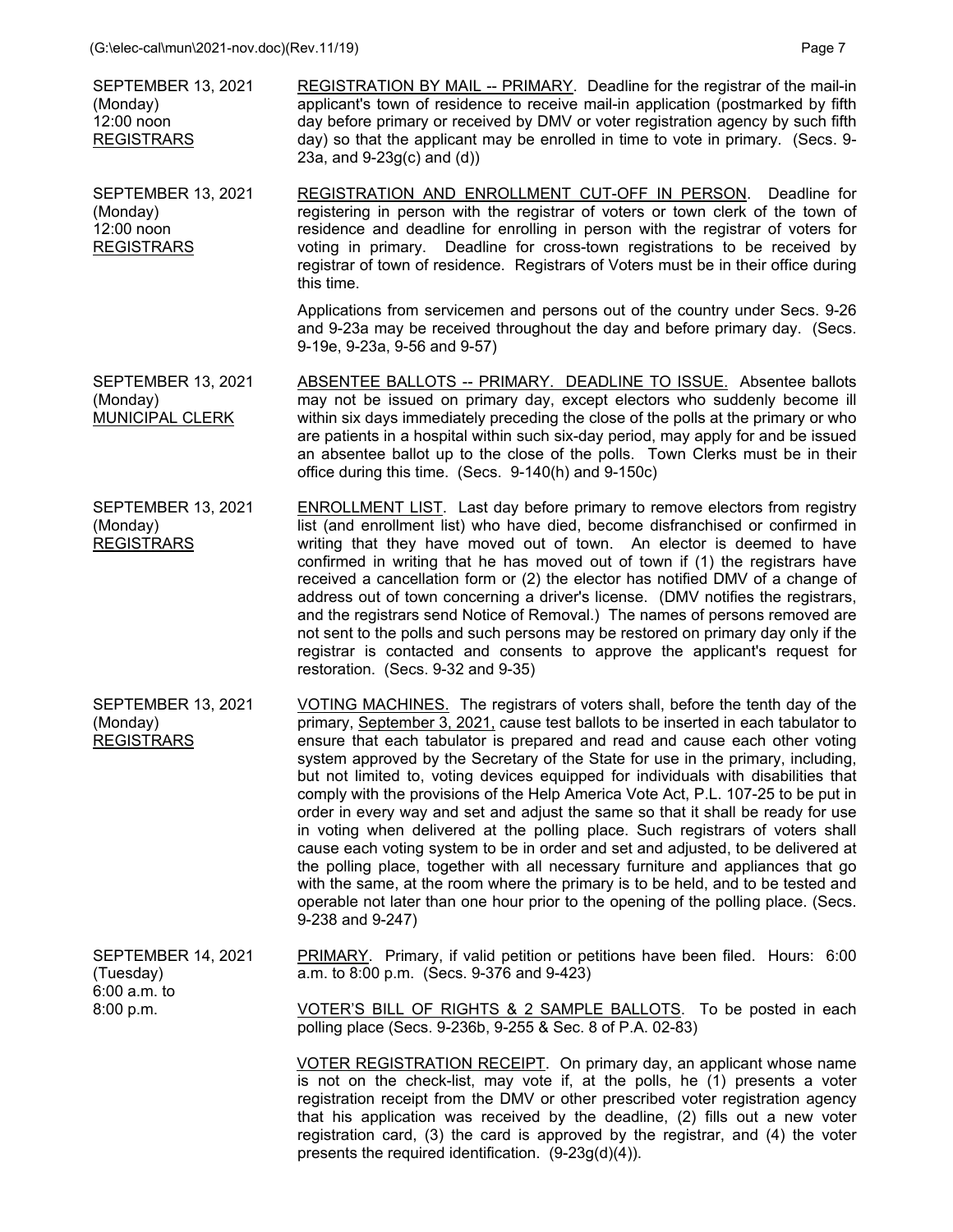ABSENTEE BALLOTS. In order to be cast at a primary, the absentee ballot must be received by the municipal clerk (1) by the close of the polls if it is mailed or if it is returned by a member of the immediate family of the applicant in person or by the qualified designee of an ill or physically disabled ballot applicant in person, or (2) by the day before the primary if it is returned in person by the applicant. (Sec. 9-140b)

SEPTEMBER 15, 2021 (Wednesday) MODERATOR RETURN OF VOTES TO SECRETARY OF THE STATE. PRIMARY. Head moderator shall file a preliminary list of the vote totals produced by the tabulator not later than midnight on primary day. Thereafter, the head moderator shall file a complete Head Moderator's Return with the Secretary of the State by electronic means not later than forty-eight hours after the close of the polls. The head moderator shall also seal and deliver an original Head Moderator's Return to the Secretary of the State not later than the third day after the primary.

> Head moderator shall also deliver to town clerk one copy of duplicate certificate of votes cast for candidates. (§§ 9-314 and 9-440)

SEPTEMBER 15, 2021 (Wednesday) MUNICIPAL CLERK PRINTING ABSENTEE BALLOTS. Immediately after the deadline for the certification of all candidates whose names are to appear on the ballot, the municipal clerk must begin making arrangements to have the absentee ballots for the election printed. (Sec. 9-135b(a))

> SAMPLE ABSENTEE BALLOT AVAILABLE. A layout model of each different absentee ballot shall be available for public inspection at municipal clerk's office prior to printing. (Sec. 9-135b(b))

> ABSENTEE BALLOTS -- FILING. Immediately upon receiving the printed absentee ballots, municipal clerk must file a printed absentee ballot for the town or for each different political subdivision, as the case may be, with Secretary of the State, and file an affidavit as to number of such ballots printed. (Sec. 135b(c))

> BLANK BALLOTS TO ELECTORS TEMPORARILY LIVING (OR EXPECTING TO BE TRAVELING) OUTSIDE U.S. AND TO SERVICEMEN, SPOUSES AND DEPENDENTS WHETHER LIVING WITHIN OR OUTSIDE U.S. Beginning as soon as possible after a complete list of candidates and questions is available, blank ballots (for all offices), together with a complete list of candidates and questions, should be sent to electors residing (or expecting to be traveling) outside the United States and to servicemen, spouses and dependents whether living within or outside the United States who have applied for an absentee ballot. (Sec. 9-153f). Explanatory text and/or arguments re local questions (option). (Secs. 9-140(d) and 9-369b.)

- REGISTRARS Registrars may direct the clerk to mail such blank ballot set to a qualified elector or applicant for admission as an elector who (1) is living outside the U.S. or (2) is a member of the armed forces, spouse or dependent. Municipal clerk also may so act on his own motion. (Sec. 9-153d)
- REGISTRARS LOTTERY TO DETERMINE ORDER ON ELECTION BALLOT OF NAMES OF CANDIDATES FOR MULTIPLE-OPENING OFFICE. After the nomination of candidates for a multiple-opening office by a major or minor party, or nominating petition is finalized, registrars hold public lottery to determine horizontal order of such names within a row on election ballot. Registrars must provide at least 5 days' public notice for ceremony. (Secs. 9-253 and 9-453r)
- SEPTEMBER 17, 2021 (Friday) **MODERATORS** DISCREPANCY -- RECOUNT. Last day for head moderator to order recount when there is a discrepancy in returns. (Secs. 9-310 and 9-311)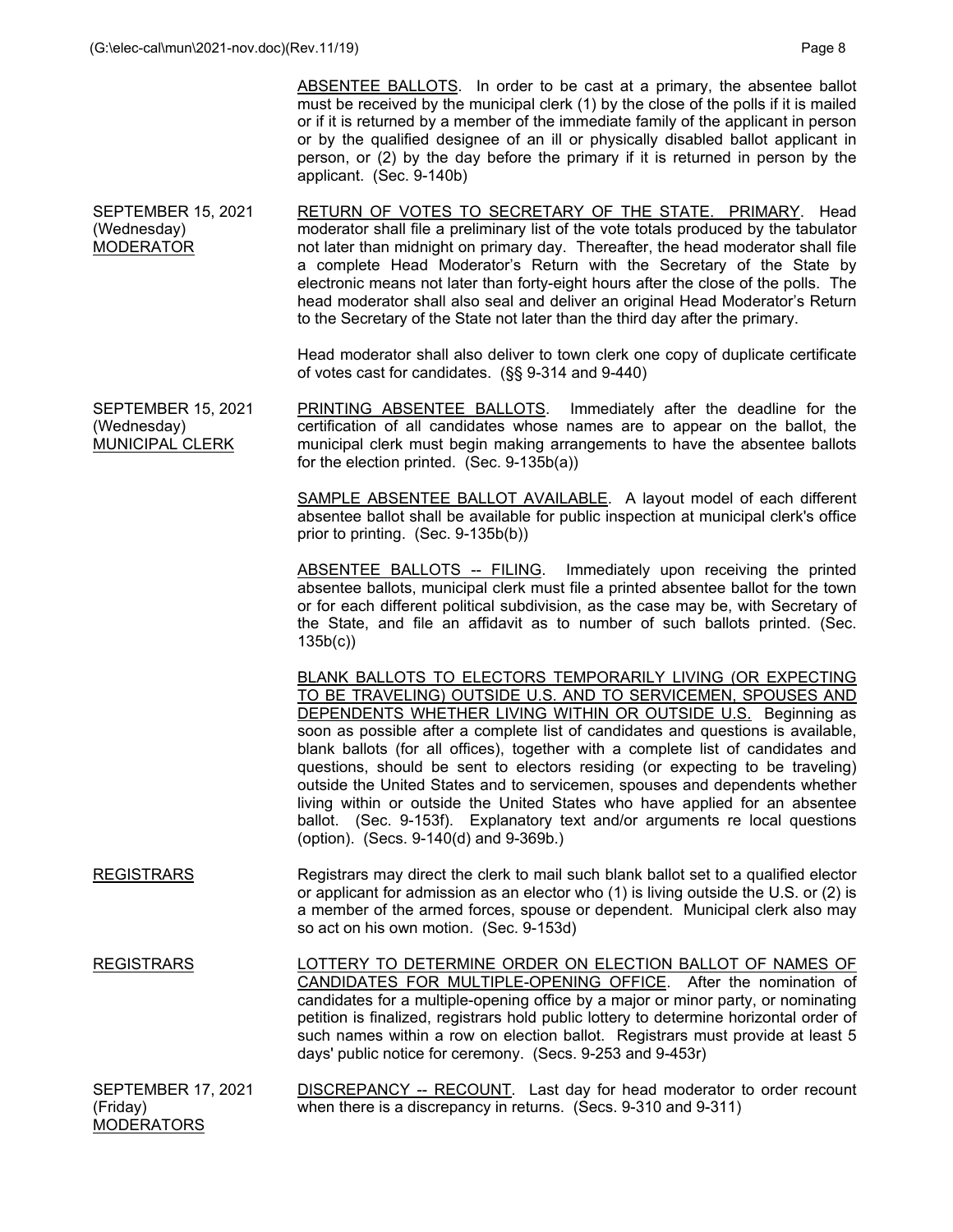| SEPTEMBER 17, 2021<br>(Friday)<br>MUNICIPAL CLERK                                                                                                  | QUESTIONS ON BALLOT. Last day for municipal clerk to file with Secretary of<br>the State a statement setting forth the designation of each question to be voted<br>on as it will appear on the voting machine, the date upon which the submitting<br>action was taken, and a reference to the law under which such action was taken.<br>(Sec. 9-369a)                                                                                                                                                 |
|----------------------------------------------------------------------------------------------------------------------------------------------------|-------------------------------------------------------------------------------------------------------------------------------------------------------------------------------------------------------------------------------------------------------------------------------------------------------------------------------------------------------------------------------------------------------------------------------------------------------------------------------------------------------|
|                                                                                                                                                    | If questions are submitted within the period of forty-five days before election<br>under specific authority of general statutes, such statement must be filed<br>forthwith upon taking of such action. (Sec. 9-369a)                                                                                                                                                                                                                                                                                  |
| SEPTEMBER 18, 2021 to<br><b>OCTOBER 26, 2021</b><br>(Saturday - Tuesday)<br><b>INSTITUTIONAL</b><br><b>ADMINISTRATORS</b><br><b>AND REGISTRARS</b> | SUPERVISED BALLOTING DESIGNATION. In order to have supervised<br>absentee balloting in a nursing home or rest home, etc., with less than 20<br>electors a written designation must be made between these dates by either<br>registrar of voters or the administrator of the institution for the election. These<br>deadlines do not apply to a nursing home or rest home, etc., with 20 or more<br>electors because supervised voting is mandated at such institutions. (Secs. 9-<br>159q and 9-159r) |
| <b>SEPTEMBER 21, 2021</b><br>(Tuesday)<br><b>MODERATORS</b>                                                                                        | CLOSE VOTE OR DISCREPANCY RECOUNT. Last day to conduct close vote<br>or discrepancy recount. (Secs. 9-310, 9-311, 9-311a, 9-311b, 9-370a, 9-445 and<br>$9-446)$                                                                                                                                                                                                                                                                                                                                       |
| <b>SEPTEMBER 21, 2021</b><br>(Tuesday)<br><b>MUNICIPAL CLERK</b>                                                                                   | LIST OF CANDIDATES. Last day for clerk to file list of candidates with<br>Secretary of the State. (Sec. 9-461)                                                                                                                                                                                                                                                                                                                                                                                        |
| <b>SEPTEMBER 24, 2021</b><br>(Friday)<br><b>MUNICIPAL CLERK</b>                                                                                    | ABSENTEE BALLOTS -- REPORT. Last day for municipal clerk to file with<br>Secretary of the State statement accounting for number of absentee voting<br>Forms and challenged ballot forms used at primary. (Secs. 9-139c and 9-232e)                                                                                                                                                                                                                                                                    |
| <b>SEPTEMBER 28, 2021</b><br>(Tuesday)<br><b>CANDIDATES AND</b><br><b>ELECTORS</b>                                                                 | <b>COMPLAINT.</b> Last day for bringing complaint to the Superior Court contesting<br>ruling of official or count of votes at primary. (Sec. 9-329a)                                                                                                                                                                                                                                                                                                                                                  |
| <b>SEPTEMBER 28, 2021</b><br>(Tuesday)                                                                                                             | <b>TABULATORS.</b> Voting machines used at primary to remain locked through this<br>date. (Sec. 9-447)                                                                                                                                                                                                                                                                                                                                                                                                |
|                                                                                                                                                    | OCTOBER, 2021                                                                                                                                                                                                                                                                                                                                                                                                                                                                                         |
| OCTOBER 1, 2021<br>(Friday)<br><b>REGISTRARS</b>                                                                                                   | POLLING PLACES. Last day for determining polling places for the election.<br>Polling places may be changed after this date only if municipal clerk and<br>registrars of voters unanimously find that polling place has been rendered<br>unusable. If polling place found unusable, another polling place must be<br>designated forthwith and adequate notice of such change published. (Secs. 9-<br>168 and 9-169)                                                                                    |
| <b>OCTOBER 1, 2021</b><br>(Friday)<br><b>REGISTRARS</b>                                                                                            | <b>CERTIFICATION OF LOCATION OF POLLING PLACE.</b> The registrars of voters<br>shall certify to the Secretary of the State the location of each polling place that<br>will be used at the election. The certification shall detail the name, address,<br>relevant contact information and corresponding district information associated<br>with each polling place to be used.                                                                                                                        |
| <b>OCTOBER 1, 2021</b><br>(Friday)<br><b>MUNICIPAL CLERK</b>                                                                                       | ABSENTEE BALLOTS. Printed absentee ballots for the election become<br>available to electors on this day. (Secs. 9-135 and 9-140(f)). Explanatory text<br>and/or arguments re. local questions (option). (Secs. 9-140(d) and 9-369b.)                                                                                                                                                                                                                                                                  |
| <b>REGISTRARS</b>                                                                                                                                  | Registrars may direct the clerk to mail an absentee ballot set to an elector or an<br>applicant for admission as an elector who $(1)$ is living outside the U.S. or $(2)$ is a                                                                                                                                                                                                                                                                                                                        |

member of the armed forces, or the spouse or dependent living where such member is stationed. Municipal clerk also may so act on his own motion. (Secs.

9-140(f) and 9-153d)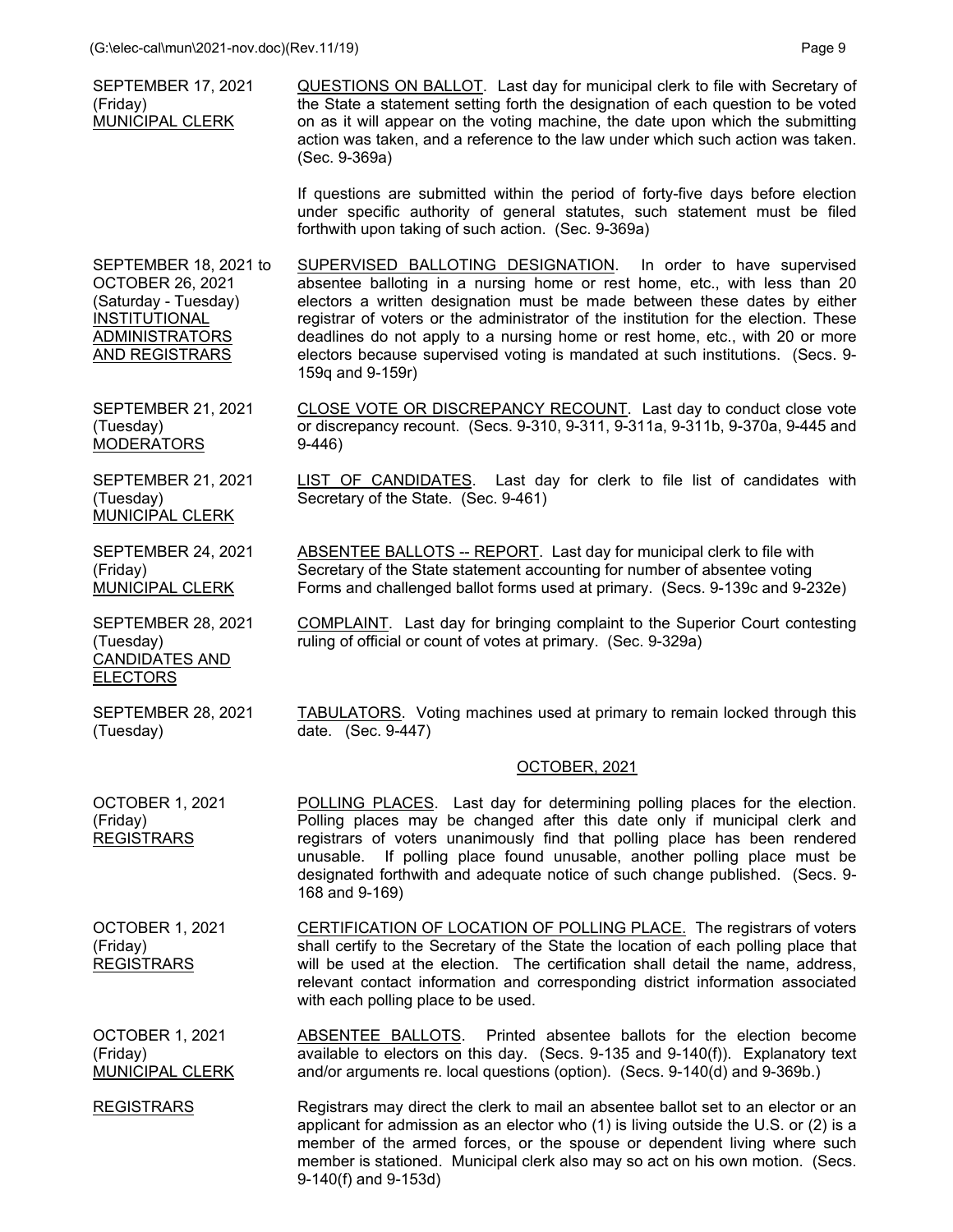OCTOBER 1, 2021 (Friday) **REGISTRARS** MUNICIPAL CLERK CERTIFICATE OF BALLOT ORDER. The registrars of voters and municipal clerk shall jointly certify to the Secretary of the State the number of ballots for each polling place in the municipality that have been ordered for the election. If the registrars of voters and municipal clerk fail to certify the number of ballots ordered, they shall order a number of ballots equal to the total number of registered voters in their municipality.

OCTOBER 11, 2021 to OCTOBER 20, 2021 (Monday - Wednesday) REGISTRARS NOTICE OF SEVENTH DAY BEFORE ELECTION DAY REGISTRATION SESSION. Notice of October 26, 2021 session of the Registrars of Voters of *ALL* towns to be published at least once on or between any of these dates. This newspaper notice need not be a legal notice. (Sec. 9-16)

OCTOBER 12, 2021 (Tuesday) REGISTRARS CENTRAL COUNTING -- ABSENTEE BALLOTS. Last day for registrars of voters to notify municipal clerk in writing whether absentee ballots will be counted centrally or at polling location. If counted centrally, such notice shall indicate the location. If counted at each polling location, the notice shall so designate. Such designation shall be published in the warning for the election. (Sec. 9-147a)

OCTOBER 12, 2021 (Tuesday) REGISTRARS ELECTION OFFICIALS. Last day for registrars to appoint election officials. Registrars of voters and moderator shall instruct election officials. (Sec. 9-249)

OCTOBER 17, 2021 to OCTOBER 26, 2021 (Sunday - Tuesday) REGISTRARS

OCTOBER 18, 2021 to OCTOBER 27, 2021 (Monday - Wednesday) MUNICIPAL CLERK

NOTICE OF LIMITED REGISTRATION SESSION TO BE HELD ON THE LAST WEEKDAY BEFORE ELECTION. Notice to be published at least once on or between these dates of November 1, 2021 limited session of registrars of voters of *ALL* towns. This newspaper notice need not be a legal notice. (Secs. 9-16 and 9-17)

WARNING OF ELECTION. Municipal clerk or assistant municipal clerk must publish once, on or between any of these dates, notice of election, which notice shall include the time and location of the polling places, and record each such warning. (Sec. 9-226)

 The warning for the election shall include the absentee ballot designation. (Sec. 9-147a)

 The warning must also include a statement concerning any question to be included on the ballot. (Secs. 9-369 and 9-369a)

WRITE-IN REGISTRATION. Last day that write-in candidates for any office being contested at election may register with Secretary of the State. However, a write-in candidate for Representative Town Meeting (RTM) in a town which has 75 or more members on its RTM must register with the town clerk of such town

OCTOBER 19, 2021 (Tuesday) 4:00 p.m. WRITE-IN **CANDIDATES** 

OCTOBER 22, 2021 (Friday) MUNICIPAL CLERK

OCTOBER 26, 2021 (Tuesday) REGISTRARS

SAMPLE BALLOT. Last day for registrar of voters to file with Secretary of the State sample of completed ballot. (Sec. 9-256)

not later than last business day before election. (Sec 9-373a)

REGISTRATION BY MAIL -- ELECTION DEADLINE -- APPLICATION. Handdelivered mail-in registration applications must be *received* by registrars in applicant's town of residence (or by DMV or a voter registration agency) and, mailed mail-in registration applications must be *postmarked* by this date, for the applicant to be entitled to vote in the election. Electoral privileges of applicants meeting this deadline attach immediately upon approval by the registrar. For example, if a mail-in application is postmarked "October 26, 2021" and received on November 1, 2021, and if the applicant is otherwise qualified, the registrar approves the application on November 1st, adds the new elector's name to the list and the new elector may vote in the election on November 2nd. If a notice of approval is later returned undelivered, registrars must proceed with confirmation of voting residence notice under Sec. 9-35 or Sec. 9-43 and may challenge applicant at polls. (Sec. 9-23g(d)(2))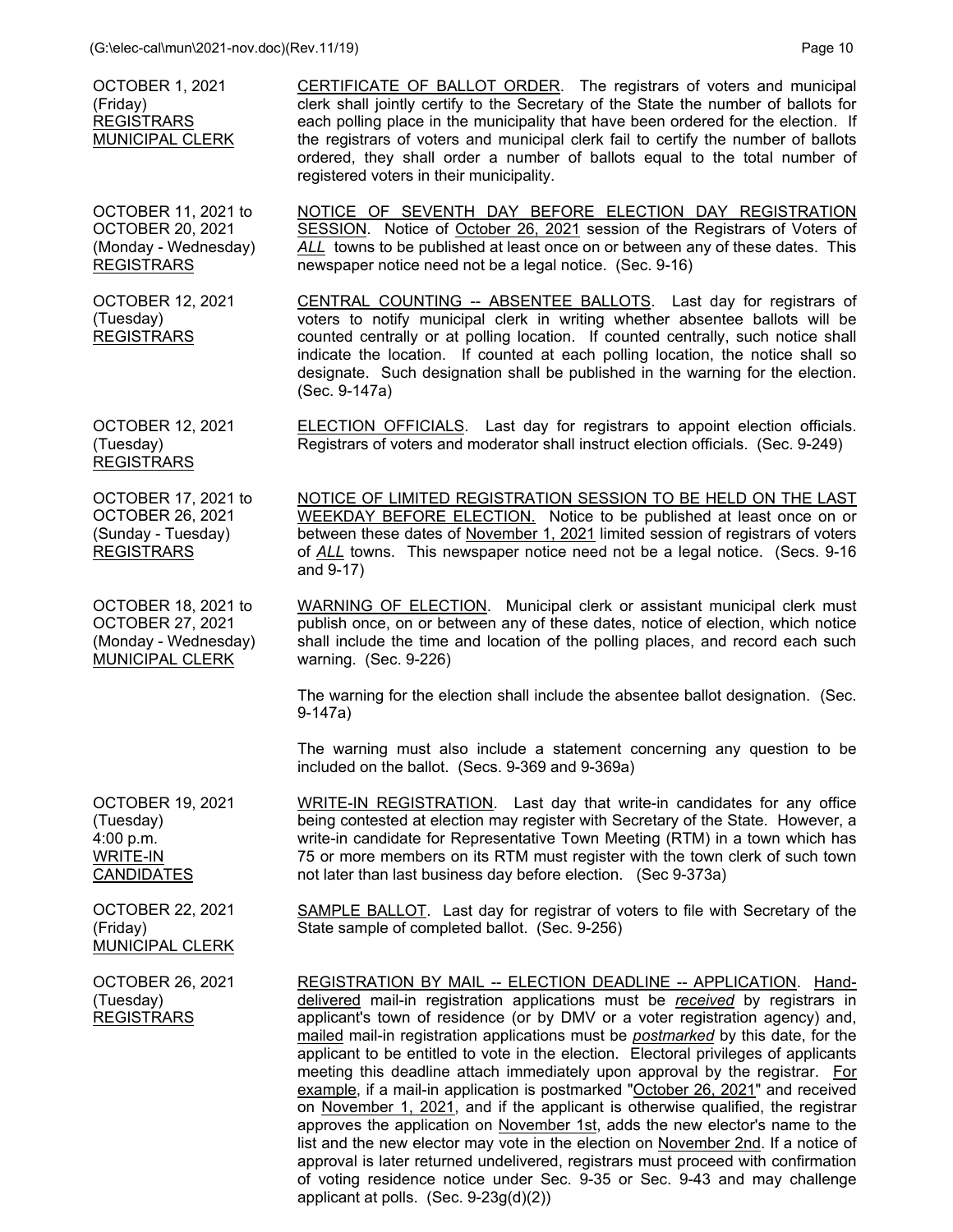| <b>OCTOBER 26, 2021</b><br>(Tuesday)<br><b>VOTER REGISTRATION</b><br><b>OFFICIALS</b> | SEVENTH DAY BEFORE ELECTION DAY REGISTRATION SESSION.<br>- In<br>person, mail-in and on-line cut-off in ALL towns. Last Regular voter registration<br>session. All mail-in voter registration applications must be received or post-<br>marked by this date. Hours: 9:00 a.m. to 8:00 p.m.                                                                                                                                                                                                                                                                                                                                                                                                                                                                                                                                                                                                        |
|---------------------------------------------------------------------------------------|---------------------------------------------------------------------------------------------------------------------------------------------------------------------------------------------------------------------------------------------------------------------------------------------------------------------------------------------------------------------------------------------------------------------------------------------------------------------------------------------------------------------------------------------------------------------------------------------------------------------------------------------------------------------------------------------------------------------------------------------------------------------------------------------------------------------------------------------------------------------------------------------------|
|                                                                                       | Note: 11:59 P.M. on this date is also the deadline to register to vote using the<br>On-line Voter Registration System.                                                                                                                                                                                                                                                                                                                                                                                                                                                                                                                                                                                                                                                                                                                                                                            |
| <b>OCTOBER 26, 2021</b><br>(Tuesday)<br><b>REGISTRARS</b>                             | <b>ABSENTEE BALLOT CHECK-OFF.</b> Whether central counting of absentee<br>ballots has been designated or not, beginning as soon after 11:00 a.m. as the<br>absentee ballots are available from the municipal clerk the registrars may begin<br>checking the absentee ballots on this and each weekday before the election.<br>The ballots shall be checked not later than the last weekday before the election.<br>The registrars shall check, without opening the outer envelopes, the names of<br>such absentee voters on the official checklist to be used at such election by<br>indicating "Absentee" or "A" preceding such name, and in the case of central<br>counting shall also note such designation on a duplicate list. After checking is<br>completed, municipal clerk seals unopened ballots for delivery between 10:00<br>a.m. and $12:00$ noon, election day. (Sec. $9-140c(b)$ ) |
| <b>OCTOBER 27, 2021</b><br>(Wednesday)<br><b>REGISTRARS</b>                           | REGISTRY LIST. Last day for registrars to file with the town clerk a final registry<br>list that contains the names and addresses of electors to be transferred, restored<br>or added to such list. Such list shall also be on file and available for public<br>inspection in the registrars of voters office. Whenever the registrars of voters are<br>not in their office, such list shall be available at another municipal office. (Sec. 9-<br>38)                                                                                                                                                                                                                                                                                                                                                                                                                                            |
| <b>OCTOBER 31, 2021</b><br>(Sunday)<br>6:00 a.m.<br><b>REGISTRARS</b>                 | <b>UNOFFICIAL CHECKERS.</b> Deadline for Town Chairmen or candidates (if<br>qualified) to designate unofficial checkers to the registrars of voters. Registrar,<br>at request of his town chairman, shall change appointments up to close of polls.<br>(Sec. 9-235)                                                                                                                                                                                                                                                                                                                                                                                                                                                                                                                                                                                                                               |
|                                                                                       | In addition, any person (other than a candidate or election official) may serve as<br>a runner. (Sec. 9-235b)                                                                                                                                                                                                                                                                                                                                                                                                                                                                                                                                                                                                                                                                                                                                                                                     |
|                                                                                       | Unofficial Checkers for Questions: Registrars must notify (1) each committee<br>and person on whose behalf a political committee statement of organization or a<br>certificate of exemption has been filed for a question with the town clerk, and (2)<br>each other group known to be for or against a referendum issue, of their right to<br>submit designees to the registrars at least 48 hours before the opening of the<br>polls, indicating their position on the question. (Sec. 9-235(e))                                                                                                                                                                                                                                                                                                                                                                                                |
|                                                                                       | NOVEMBER, 2021                                                                                                                                                                                                                                                                                                                                                                                                                                                                                                                                                                                                                                                                                                                                                                                                                                                                                    |
| <b>NOVEMBER 1, 2021</b><br>(Monday)<br><b>REGISTRARS</b>                              | <b>SUPERVISED BALLOTING DEADLINE.</b> Supervision of absentee balloting shall<br>be not later than the last business day before the election. (Secs. 9-159q and 9-<br>159r)                                                                                                                                                                                                                                                                                                                                                                                                                                                                                                                                                                                                                                                                                                                       |
| NOVEMBER 1, 2021<br>(Monday)<br><b>REGISTRARS</b>                                     | REGISTRATION SESSION THE LAST WEEKDAY<br>LIMITED<br><b>BEFORE</b><br>ELECTION. Session of Registrars of Voters to admit those seeking to vote in<br>election whose qualification as to age, citizenship or residence was attained<br>since October 26th. Registrars of Voters must be in their office during this time.<br>Hours: 9:00 a.m. - 5:00 p.m (Sec. 9-17)                                                                                                                                                                                                                                                                                                                                                                                                                                                                                                                                |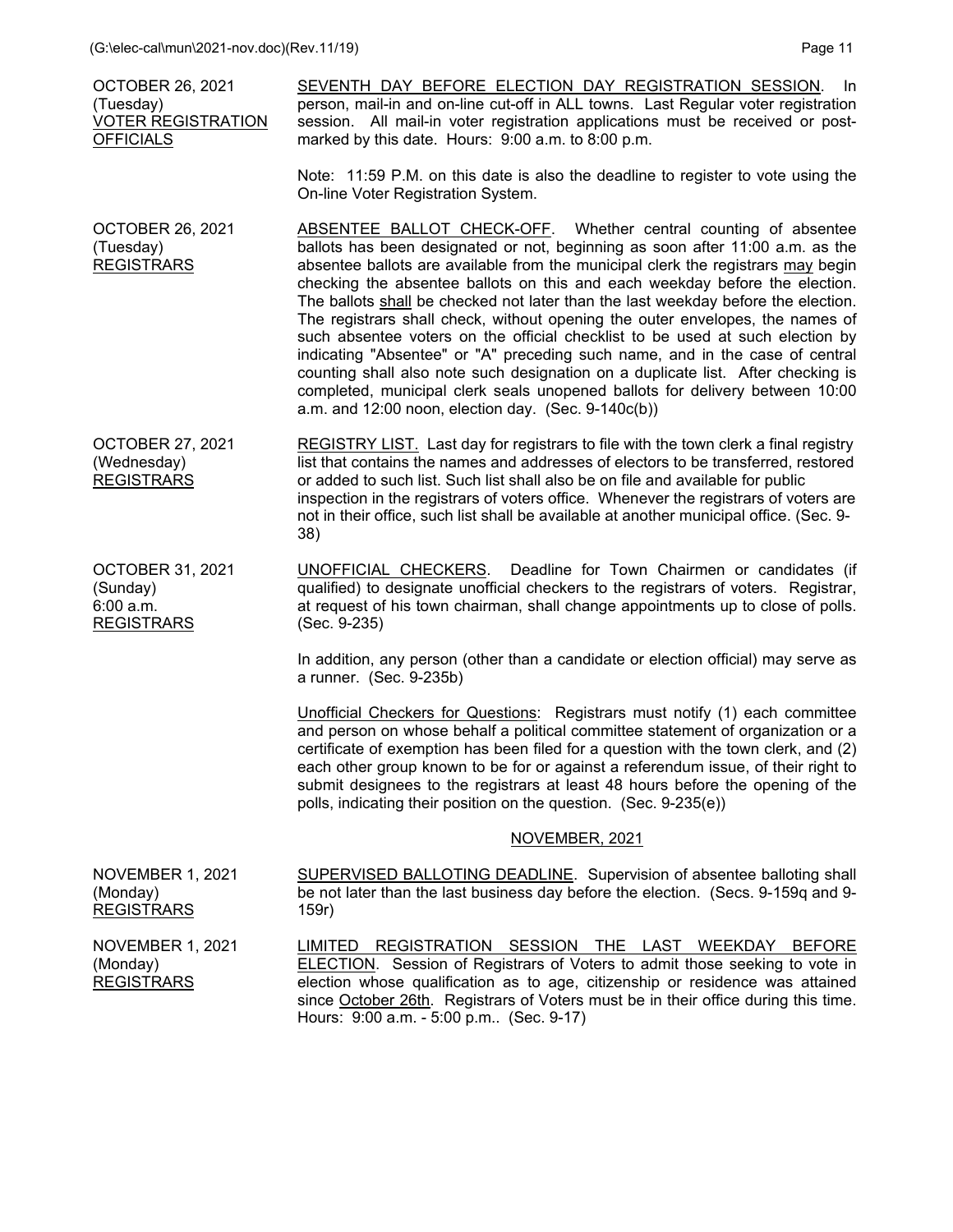| <b>NOVEMBER 1, 2021</b><br>(Monday)<br><b>REGISTRARS</b> | VOTING MACHINES. The registrars of voters shall, before the tenth day of the<br>election, October 22, 2021, cause test ballots to be inserted in each tabulator to<br>ensure that each tabulator is prepared and read and cause each other voting<br>system approved by the Secretary of the State for use in the election, including,<br>but not limited to, voting devices equipped for individuals with disabilities that<br>comply with the provisions of the Help America Vote Act, P.L. 107-25 to be put in<br>order in every way and set and adjust the same so that it shall be ready for use<br>in voting when delivered at the polling place. Such registrars of voters shall<br>cause each voting system to be in order and set and adjusted, to be delivered at<br>the polling place, together with all necessary furniture and appliances that go<br>with the same, at the room where the election is to be held, and to be tested and<br>operable not later than one hour prior to the opening of the polling place. (Secs.<br>9-238 and 9-247) |
|----------------------------------------------------------|---------------------------------------------------------------------------------------------------------------------------------------------------------------------------------------------------------------------------------------------------------------------------------------------------------------------------------------------------------------------------------------------------------------------------------------------------------------------------------------------------------------------------------------------------------------------------------------------------------------------------------------------------------------------------------------------------------------------------------------------------------------------------------------------------------------------------------------------------------------------------------------------------------------------------------------------------------------------------------------------------------------------------------------------------------------|
|                                                          |                                                                                                                                                                                                                                                                                                                                                                                                                                                                                                                                                                                                                                                                                                                                                                                                                                                                                                                                                                                                                                                               |

NOVEMBER 1, 2021 (Monday) MUNICIPAL CLERK ABSENTEE BALLOTS. DEADLINE TO ISSUE. Absentee ballots may not be issued on election day, except electors who suddenly become ill within six days immediately preceding the close of the polls at the election or who are patients in a hospital within such six-day period, may apply for and be issued an absentee ballot up to the close of the polls. Town Clerks must be in their office during this time. (Secs. 9-140(h) and 9-150c)

NOVEMBER 1, 2021 (Monday) REGISTRARS REGISTRY LIST. Last day before election to remove electors from registry list who have died, become disfranchised or confirmed in writing that they have moved out of town. An elector is deemed to have confirmed in writing that he has moved out of town if (1) the registrars have received a cancellation form or (2) the elector has notified DMV of a change of address out of town concerning a driver's license. (DMV notifies the registrars, and the registrars send Notice of Removal.) The names of persons removed are not sent to the polls and such persons may be restored on election day only if both registrars are contacted and consent to approve the applicant's request for restoration. (Secs. 9-32 and 9-35)

## \* ELECTION DAY \*

NOVEMBER 2, 2021 (Tuesday) ALL ELECTION **OFFICIALS** 

*MEETING OF ELECTION OFFICIALS* at polling places by 5:15 a.m. (Secs. 9- 174 and 9-259)

*MEETING OF MODERATOR AND ASSISTANTS* by 5:40 a.m. to place distance markers. (Sec. 9-236)

*DEMONSTRATOR VOTING MACHINE* to be provided inside polling place. (Sec. 9-260)

*VOTER'S BILL OF RIGHTS & 2 SAMPLE BALLOT LABELS* (and, if town so elects, 3 local question posters of explanatory text and/or arguments re local questions) to be posted in each polling place. (Secs. 9-255 and 9-369b and Sec. 8 of P.A. 02-83)

*VOTER REGISTRATION RECEIPT.* On election day an applicant whose name is not on the check-list may vote if, at the polls, he (1) presents a voter registration receipt from the DMV or other prescribed voter registration agency that his application was received by the deadline, (2) fills out a new voter registration card, (3) the card is approved by the registrars, and (4) the voter presents the required identification. (9-23g(d) as amended by Sec. 5 of P.A. 02- 83)

*HOURS OF VOTING*. Polls to be open 6:00 a.m. to 8:00 p.m. Electors in line by 8:00 p.m. permitted to vote. (Sec. 9-174)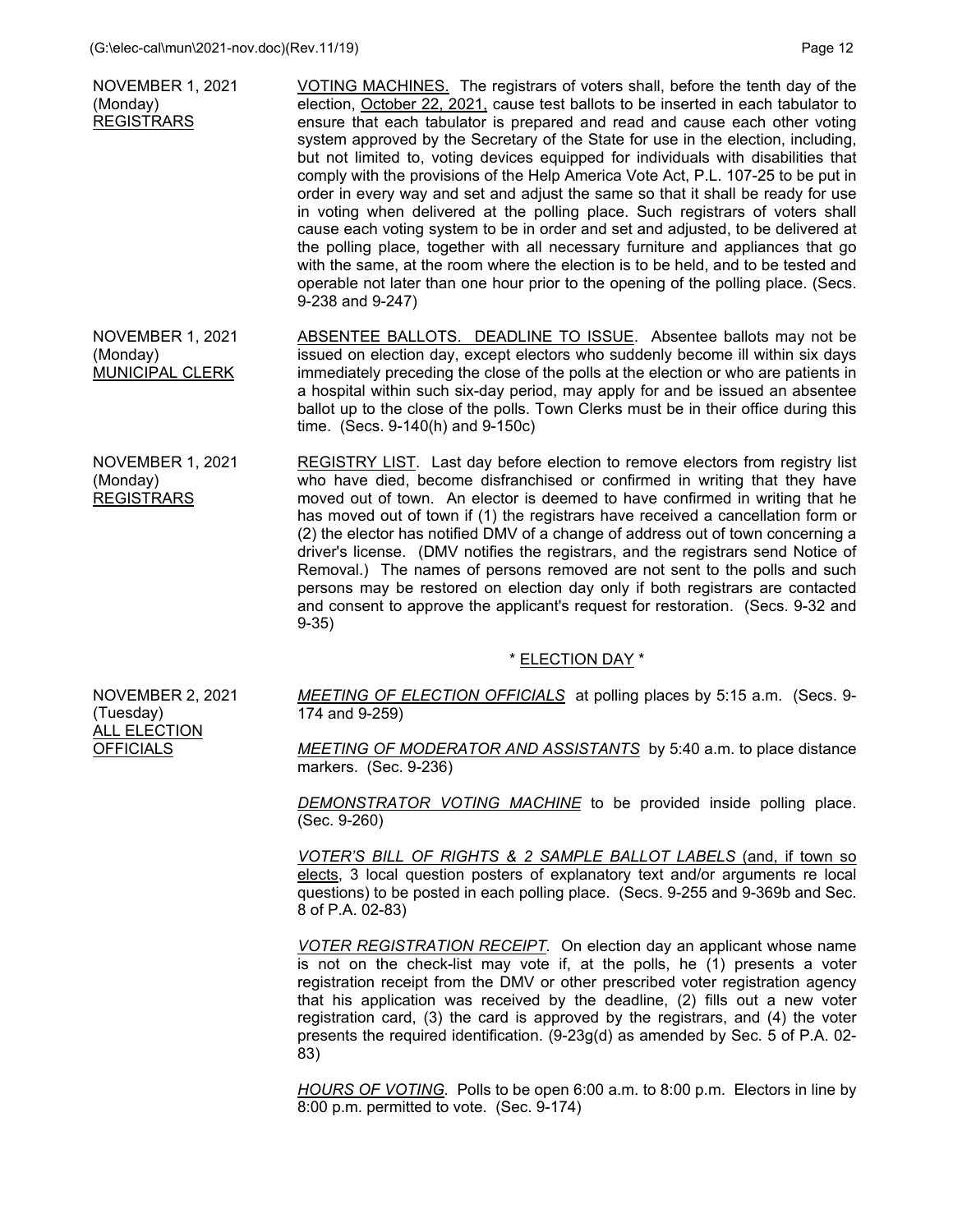*ABSENTEE BALLOTS*. In order to be cast at an election, the absentee ballot must be received by the municipal clerk (1) by the close of the polls if it is mailed or if it is returned by a member of the immediate family of the applicant in person or by the qualified designee of an ill or physically disabled ballot applicant in person, or (2) by the day before the election if it is returned in person by the applicant. (Sec. 9-140b)

 ELECTION DAY REGISTRATION. Registrars of voters must designate a location for completing and processing EDR applications. The location must be one where registrars can access the statewide CVRS. No individual can be within 75 feet of the entrance to the EDR location or in any hallway or other approach to it to solicit support for, or opposition to, a candidate or ballot question. Registrars may appoint election officials to serve at the designated location. Individuals may register and vote in person on Election Day if they meet the eligibility requirements for voting in this state and are (1) not already an elector or (2) registered in one municipality but want to change their registration because they currently reside in another municipality. By law, a person is eligible to register and vote if they are (1) a U. S. citizen, (2) age 18 or older, and (3) a bona fide resident of the municipality in which they apply for admission as an elector.

- NOVEMBER 2, 2021 (Tuesday) **MODERATORS** IMMEDIATELY AFTER THE CLOSE OF POLLS. Immediately after close of polls, checkers must deliver to moderator a certificate in duplicate, stating whole number of names on registry list and number checked thereon as having voted. Names of persons requesting a challenged ballot are crossed off registry list and added at end of list. (Secs. 9-232e and 9-307)
- NOVEMBER 3, 2021 (Wednesday) MODERATOR RETURN OF VOTES TO SECRETARY OF THE STATE. Head moderator shall file a preliminary list of the vote totals produced by the tabulator not later than midnight on election day. Thereafter, the head moderator shall file a complete Head Moderator's Return with the Secretary of the State by electronic means not later than forty-eight hours after the close of the polls. The head moderator shall also seal and deliver an original Head Moderator's Return to the Secretary of the State not later than the third day after the primary.

Head moderator shall also deliver to town clerk one copy of duplicate certificate of votes cast for candidates. (§§ 9-314 and 9-440)

NOVEMBER 4, 2021 thru NOVEMBER 5, 2021 (Thursday - Friday) MODERATOR, TOWN CLERK & REGISTRAR HEAD MODERATOR'S RETURN – REVIEW. Not later than forty-eight hours following each regular election, the registrars of voters shall provide the results of the votes cast to the town clerk. Not later than 9 a.m. on the third day following the election the head moderator, registrars of voters and town clerk for each town divided into voting districts shall meet to identify any error in the returns filed with the Secretary of the State. Once identified, the error must be corrected and an amended head moderator's return shall be filed with the Secretary of the State no later than 1:00 p.m. on November 5, 2021. (§9-322a)

NOVEMBER 5, 2021 (Friday) MODERATORS

DISCREPANCY -- RECOUNT. Last day for head moderator to order recount when there is a discrepancy in returns. (Secs. 9-310 and 9-311)

NOVEMBER 9, 2021 (Tuesday) MUNICIPAL CLERK MACHINE REPORTS. Reports of machine mechanics and reports of registrars and party watchers provided for in Sections 9-244 and 9-246 from municipal primary to be kept by municipal clerk through this day. (Secs. 9-245 and 9-436)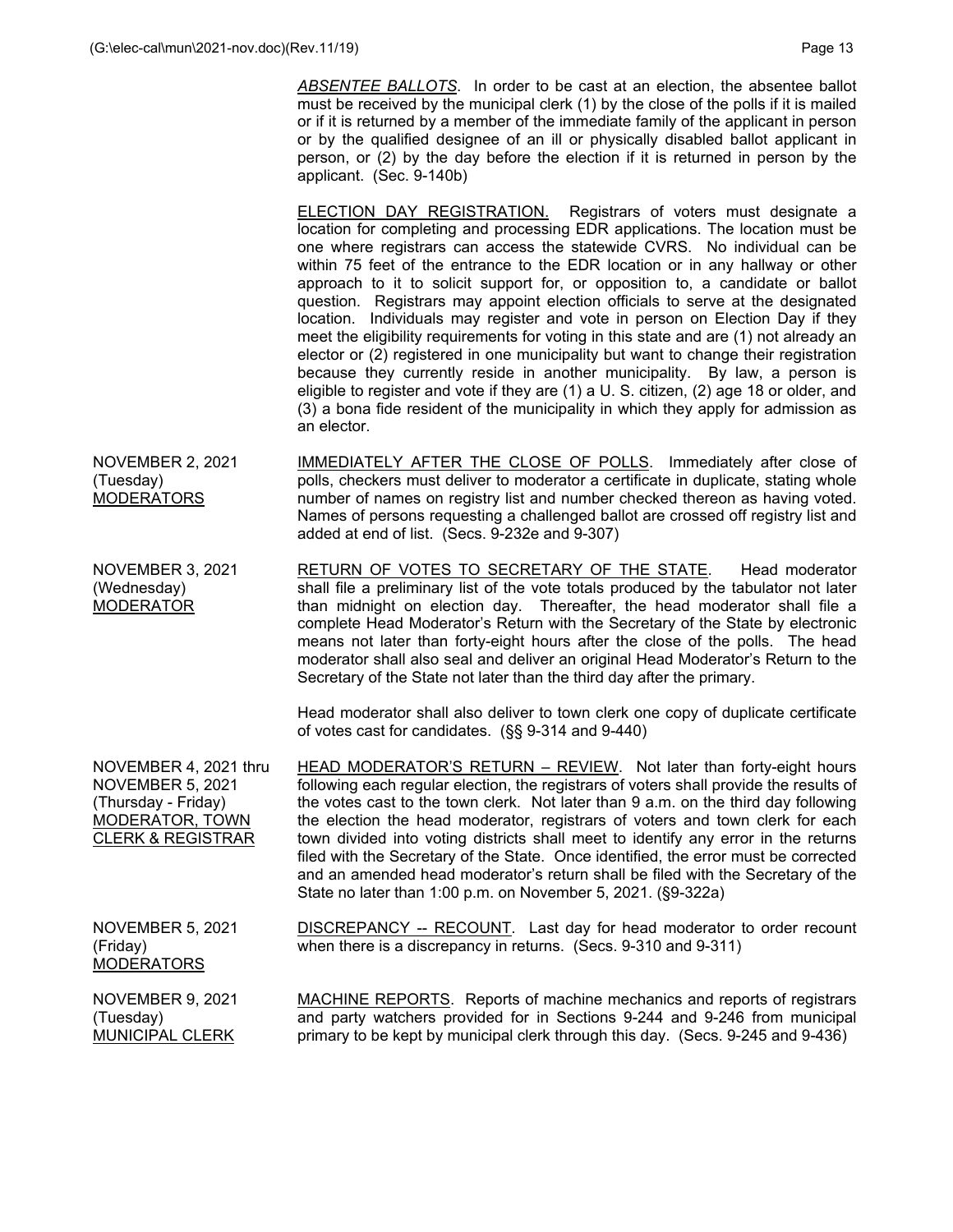NOVEMBER 9, 2021

| (Tuesday)<br>MUNICIPAL CLERK                                                      | subpoena has been issued by the State Elections Enforcement Commission, the<br>following forms used at the municipal primary: sealed depository envelopes by<br>district containing inner and outer envelopes from which absentee ballots have<br>been removed, together with the contents of serially-numbered outer envelopes<br>marked "rejected"; all executed absentee ballot applications and direction by<br>registrar forms; the numerical list of serially-numbered absentee envelopes<br>issued; the list of applicants who have been issued more than one absentee<br>ballot under Sec. 9-153c; all unused printed absentee ballots; absentee ballots<br>received after the polls close; and list of absentee ballot applicants who returned<br>their absentee ballots. (Secs. 9-140(e), 9-150a(f), 9-150b(f), (h) and (j), and 9-<br>153c(c) |
|-----------------------------------------------------------------------------------|----------------------------------------------------------------------------------------------------------------------------------------------------------------------------------------------------------------------------------------------------------------------------------------------------------------------------------------------------------------------------------------------------------------------------------------------------------------------------------------------------------------------------------------------------------------------------------------------------------------------------------------------------------------------------------------------------------------------------------------------------------------------------------------------------------------------------------------------------------|
| <b>NOVEMBER 9, 2021</b><br>(Tuesday)<br><b>REGISTRARS</b>                         | VOTER HISTORY. Final day for registrars to update voter registration system to<br>indicate whether the eligible voters on the registry list voted in the primary<br>election and, if so, if they voted in person or by absentee ballot.                                                                                                                                                                                                                                                                                                                                                                                                                                                                                                                                                                                                                  |
| <b>NOVEMBER 9, 2021</b><br>(Wednesday)<br><b>MODERATORS</b>                       | CLOSE VOTE OR DISCREPANCY RECOUNT. Last day to conduct close vote<br>or discrepancy recount. (Secs. 9-310, 9-311, 9-311a, 9-311b, 9-370a)                                                                                                                                                                                                                                                                                                                                                                                                                                                                                                                                                                                                                                                                                                                |
| <b>NOVEMBER 12, 2021</b><br>(Friday)<br><b>MUNICIPAL CLERK</b>                    | ABSENTEE BALLOTS REPORT. Last day for municipal clerk to file with<br>Secretary of the State statement accounting for number of absentee ballot forms<br>received from said Secretary for the election. (Secs. 9-139c and 9-232e)                                                                                                                                                                                                                                                                                                                                                                                                                                                                                                                                                                                                                        |
| <b>NOVEMBER 12, 2021</b><br>(Friday)<br><b>MUNICIPAL CLERK</b>                    | <b>LIST OF ELECTED OFFICIALS.</b> Municipal clerk to file with Secretary of the<br>State by this date a statement of the name, post office address and term of each<br>person elected to office. If an elected town clerk is registrar of vital statistics, ex<br>officio, such return shall so indicate. (Sec. 9-320)                                                                                                                                                                                                                                                                                                                                                                                                                                                                                                                                   |
| <b>NOVEMBER 16, 2021</b><br>(Tuesday)<br><b>CANDIDATES AND</b><br><b>ELECTORS</b> | <b>ELECTION CONTEST.</b> Last day for bringing any complaint contesting ruling of<br>moderator or count of votes to superior court. (Sec. 9-328)                                                                                                                                                                                                                                                                                                                                                                                                                                                                                                                                                                                                                                                                                                         |
| <b>NOVEMBER 16, 2021</b><br>(Tuesday)<br>MUNICIPAL CLERK                          | VOTING MACHINES. Voting machines are to remain locked through this date.<br>(Secs. 9-266 and 9-310)                                                                                                                                                                                                                                                                                                                                                                                                                                                                                                                                                                                                                                                                                                                                                      |
| <b>NOVEMBER 17, 2021</b><br>(Wednesday)<br>MUNICIPAL CLERK                        | <b>REPORT OF REFERENDUM.</b> Municipal clerk to file with Secretary of the State<br>result of a referendum (a) on charter or charter amendment, or (b) on the<br>question of the acceptance of a special act, or (c) conducted in accordance with<br>the provisions of a special act. (Sec. 9-371)                                                                                                                                                                                                                                                                                                                                                                                                                                                                                                                                                       |
| <b>NOVEMBER 23, 2021</b><br>(Tuesday)<br>MUNICIPAL CLERK                          | RUN-OFF ELECTION. Run-off election for offices in which tie-vote resulted is to<br>be held three weeks after election. At least three days' notice of such adjourned<br>election must be published by municipal clerk. (Sec. 9-332)                                                                                                                                                                                                                                                                                                                                                                                                                                                                                                                                                                                                                      |
|                                                                                   | DECEMBER, 2021                                                                                                                                                                                                                                                                                                                                                                                                                                                                                                                                                                                                                                                                                                                                                                                                                                           |
| DECEMBER 2, 2021<br>(Thursday)<br><b>MUNICIPAL CLERK</b>                          | <b>COPIES OF CHARTERS.</b> Last day for clerk to file with Secretary of the State<br>three certified copies of any charter, charter amendments or home rule<br>ordinance amendments approved at the election, with the effective date<br>indicated and in the case of the approval of charter or home rule ordinance<br>amendments, three certified copies of the complete charter or ordinance<br>incorporating such amendments. (Sec. 7-191(g))                                                                                                                                                                                                                                                                                                                                                                                                        |
| DECEMBER 2, 2021<br>(Thursday)<br><b>REGISTRARS</b>                               | CERTIFICATE OF CANVASS COMPLETION. Last day for registrars of voters<br>to file with Secretary of the State a certificate signed under penalties of false<br>statement stating that the annual canvass of voters was completed. (Sec. 9-32)                                                                                                                                                                                                                                                                                                                                                                                                                                                                                                                                                                                                              |

PRIMARY FORMS. Municipal clerk destroys if no contest is pending, and no